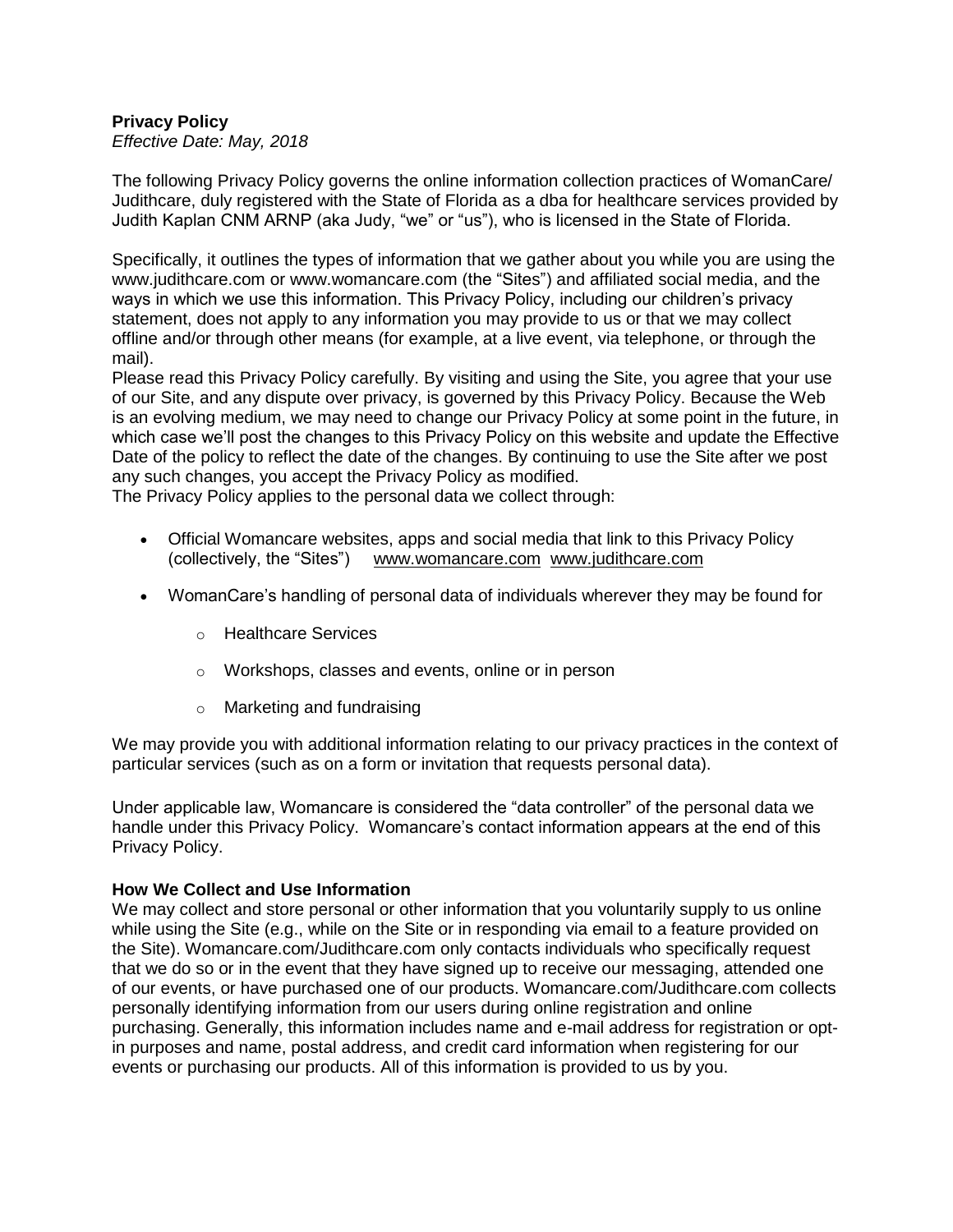We also collect and store information that is generated automatically as you navigate online through the Site. For example, we may collect information about your computer's connection to the Internet, which allows us, among other things, to improve the delivery of our web pages to you and to measure traffic on the Site. We also may use a standard feature found in browser software called a "cookie" to enhance your experience with the Site. Cookies are small files that your web browser places on your hard drive for record-keeping purposes. By showing how and when visitors use the Site, cookies help us deliver advertisements, identify how many unique users visit us, and track user trends and patterns. They also prevent you from having to re-enter your preferences on certain areas of the Site where you may have entered preference information before. The Site also may use web beacons (single-pixel graphic files also known as "transparent GIFs") to access cookies and to count users who visit the Site or open HTMLformatted email messages.

We use the information we collect from you while you are using the Site in a variety of ways, including using the information to customize features; advertising that appear on the Site; and, making other offers available to you via email, direct mail or otherwise. We also may provide your information to third parties, such as service providers, contractors and third-party publishers and advertisers for a variety of purposes. Unless you inform us in accordance with the process described below, we reserve the right to use, and to disclose to third parties, all of the information collected from and about you while you are using the Site in any way and for any purpose, such as to enable us or a third party to provide you with information about products and services. If you do not wish your information to be used for these purposes, you must send a letter to the Online Privacy Coordinator whose address is listed at the end of this Privacy Policy requesting to be taken off any lists of information that may be used for these purposes or that may be given or sold to third-parties.

Please keep in mind that whenever you voluntarily make your personal information available for viewing by third parties online – for example on message boards, web logs, through email, or in chat areas – that information can be seen, collected and used by others besides us. We cannot be responsible for any unauthorized third-party use of such information.

Some of our third-party advertisers and ad servers that place and present advertising on the Site also may collect information from you via cookies, web beacons or similar technologies. These third-party advertisers and ad servers may use the information they collect to help present their advertisements, to help measure and research the advertisements' effectiveness, or for other purposes. The use and collection of your information by these third-party advertisers and ad servers is governed by the relevant third-party's privacy policy and is not covered by our Privacy Policy. Indeed, the privacy policies of these third-party advertisers and ad servers may be different from ours. If you have any concerns about a third party's use of cookies or web beacons or use of your information, you should visit that party's website and review its privacy policy.

The Site also includes links to other websites and provides access to products and services offered by third parties, whose privacy policies we do not control. When you access another website or purchase third-party products or services through the Site, use of any information you provide is governed by the privacy policy of the operator of the site you are visiting or the provider of such products or services.

We may also make some content, products and services available through our Site or by emailing messages to you through cooperative relationships with third-party providers, where the brands of our provider partner appear on the Site in connection with such content, products and/or services. We may share with our provider partner any information you provide, or that is collected, in the course of visiting any pages that are made available in cooperation with our provider partner. In some cases, the provider partner may collect information from you directly, in which cases the privacy policy of our provider partner may apply to the provider partner's use of your information. The privacy policy of our provider partners may differ from ours. If you have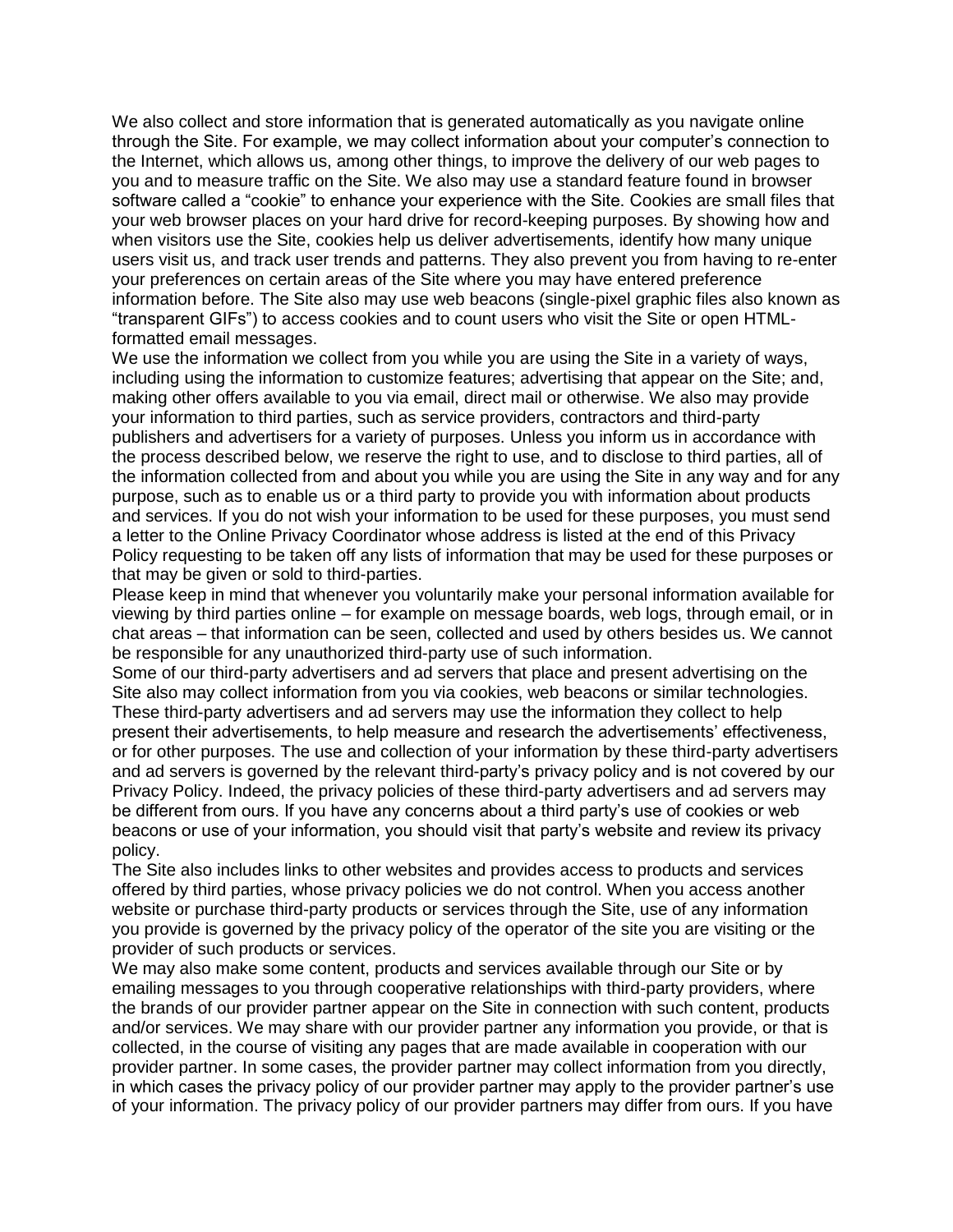any questions regarding the privacy policy of one of our provider partners, you should contact the provider partner directly for more information.

Be aware that we may occasionally release information about our visitors when release is appropriate to comply with law or to protect the rights, property or safety of users of the Site or the public.

Please also note that as our business grows, we may buy or sell various assets. In the unlikely event that we sell some or all of our assets, or one or more of our websites is acquired by another company, information about our users may be among the transferred assets.

### **Google Analytics**

We also use Google Analytics Advertiser Features to optimize our business. Advertiser features include:

- Remarketing with Google Analytics
- Google Display Network Impression Reporting
- DoubleClick Platform integrations
- Google Analytics Demographics and Interest Reporting

By enabling these Google Analytics Display features, we are required to notify our visitors by disclosing the use of these features and that we and third-party vendors use first-party cookies (such as the Google Analytics cookie) or other first-party identifiers, and third-party cookies (such as the DoubleClick cookie) or other third-party identifiers together to gather data about your activities on our Site. Among other uses, this allows us to contact you if you begin to fill out our check-out form but abandon it before completion with an email reminding you to complete your order. The "Remarketing" feature allows us to reach people who previously visited our Sites and match the right audience with the right advertising message.

You can opt out of Google's use of cookies by visiting Google's ad settings and/or you may opt out of a third-party vendor's use of cookies by visiting the [Network Advertising Initiative opt-out](http://optout.networkadvertising.org/?c=1#!/)  [page.](http://optout.networkadvertising.org/?c=1#!/)

### **Facebook**

As advertisers on Facebook and through our Facebook page, we, (not Facebook) may collect content or information from a Facebook user and such information may be used in the same manner specified in this Privacy Policy. You consent to our collection of such information. We abide by Facebook's Data Use Restrictions.

- Any ad data collected, received or derived from our Facebook ad ("Facebook advertising data") is only shared with someone acting on our behalf, such as our service provider. We are responsible for ensuring that our service providers protect any Facebook advertising data or any other information obtained from us, limit our use of all of that information, and keep it confidential and secure.
- We do not use Facebook advertising data for any purpose (including retargeting, commingling data across multiple advertisers' campaigns, or allowing piggybacking or redirecting with tags), except on an aggregate and anonymous basis (unless authorized by Facebook) and only to assess the performance and effectiveness of our Facebook advertising campaigns.
- We do not use Facebook advertising data, including the targeting criteria for a Facebook ad, to build, append to, edit, influence, or augment user profiles, including profiles associated with any mobile device identifier or other unique identifier that identifies any particular user, browser, computer or device.
- We do not transfer any Facebook advertising data (including anonymous, aggregate, or derived data) to any ad network, ad exchange, data broker or other advertising or monetization related service.